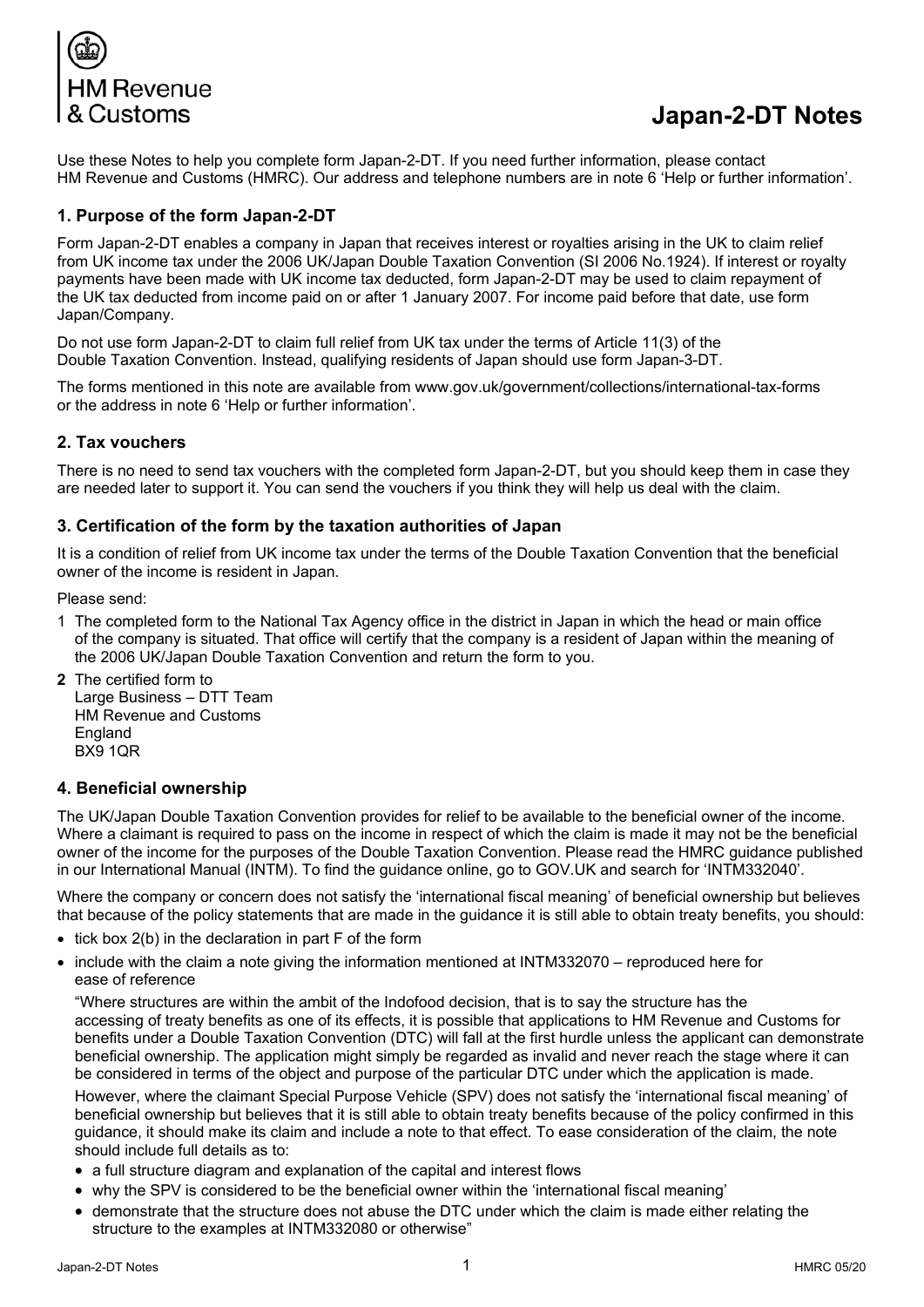Where a claim/application for relief from UK tax is made by a partnership or other concern that is not a taxable person or is otherwise 'transparent for tax purposes' under the law of its country of residence, you should tick box 2(b) in the declaration in part F of the form Japan-2-DT and provide additional information as outlined in the HM Revenue and Customs (HMRC) guidance at INTM335500.

# **5. Claims on behalf of partnerships**

The UK/Japan Double Taxation Convention does not give the right to claim relief to partnerships and LLCs where these are tax-transparent. Instead, in those cases where the income of the concern is taxable in the hands of its partners or members (rather than at the level of the concern itself) each of those should in strictness make a separate claim to treaty relief.

HMRC recognises that adopting this strict approach may impose an unreasonable administrative burden on claimants which is not needed in many cases to give effect to the intent and purpose of the treaty.

In such cases, and without prejudice to our right to require individual claims, we will normally be prepared to accept a single (composite) claim in the name of the partnership or LLC. This must include the following features, in addition to the normal information that is required by the form Japan-2-DT:

- 1 In all cases the general or managing partner/member should sign the declaration in Part F of form Japan-2-DT.
- 2 Where the partnership or LLC is established in Japan and all of the partners/members are resident for tax purposes in Japan, attach to the claim a list of the names and addresses of the partners/members. The list should show residential addresses for individuals and registered addresses where the partners/members are companies.
- 3 Where any partner/member is resident for tax purposes in a country other than Japan, attach the list described above. The list must also include for each member/partner their respective percentage share of the income that is the subject of the claim.

Any partner/member resident for tax purposes outside Japan will also need to make a separate claim to relief from UK tax under the terms of any relevant Double Taxation Convention. The 'Digest of Double Taxation Treaties' lists all the UK's comprehensive Double Taxation Conventions. To read the 'Digest of Double Taxation Treaties' online go to GOV.UK and search for 'How Double Taxation Treaties affect non-UK residents with UK income'.

## **6. Help or further information**

If, after using these notes you need help or more information, please:

- phone HM Revenue and Customs Large Business DT Treaty Team
- $+$  44 3000 547584 if calling from outside the UK, or 03000 547584 if calling from the UK
- write to Large Business DTT Team, HM Revenue and Customs, England BX9 1QR

Please quote the HMRC reference number (for example '43/A/123456') whenever you contact us.

# **7. Completing the form Japan-2-DT**

When filling in the form, please:

- include in the form only the income on which the company claims relief from UK tax under the provisions of the UK/Japan Double Taxation Convention
- give all the information requested and attach any supporting documents that are asked for
- attach a separate sheet if you need more room.

## **Part A: Details of the company and tax adviser**

Please give all the details asked for. If the company or concern has a tax adviser, include the tax adviser's details.

All the information that you provide to HMRC is confidential. We can therefore only discuss the tax affairs of the company or concern with:

- an officer of the company
- any tax adviser or agent who is nominated by the company or concern

We cannot disclose to the UK payer of the income or their tax adviser any information relating to the claimant company or concern.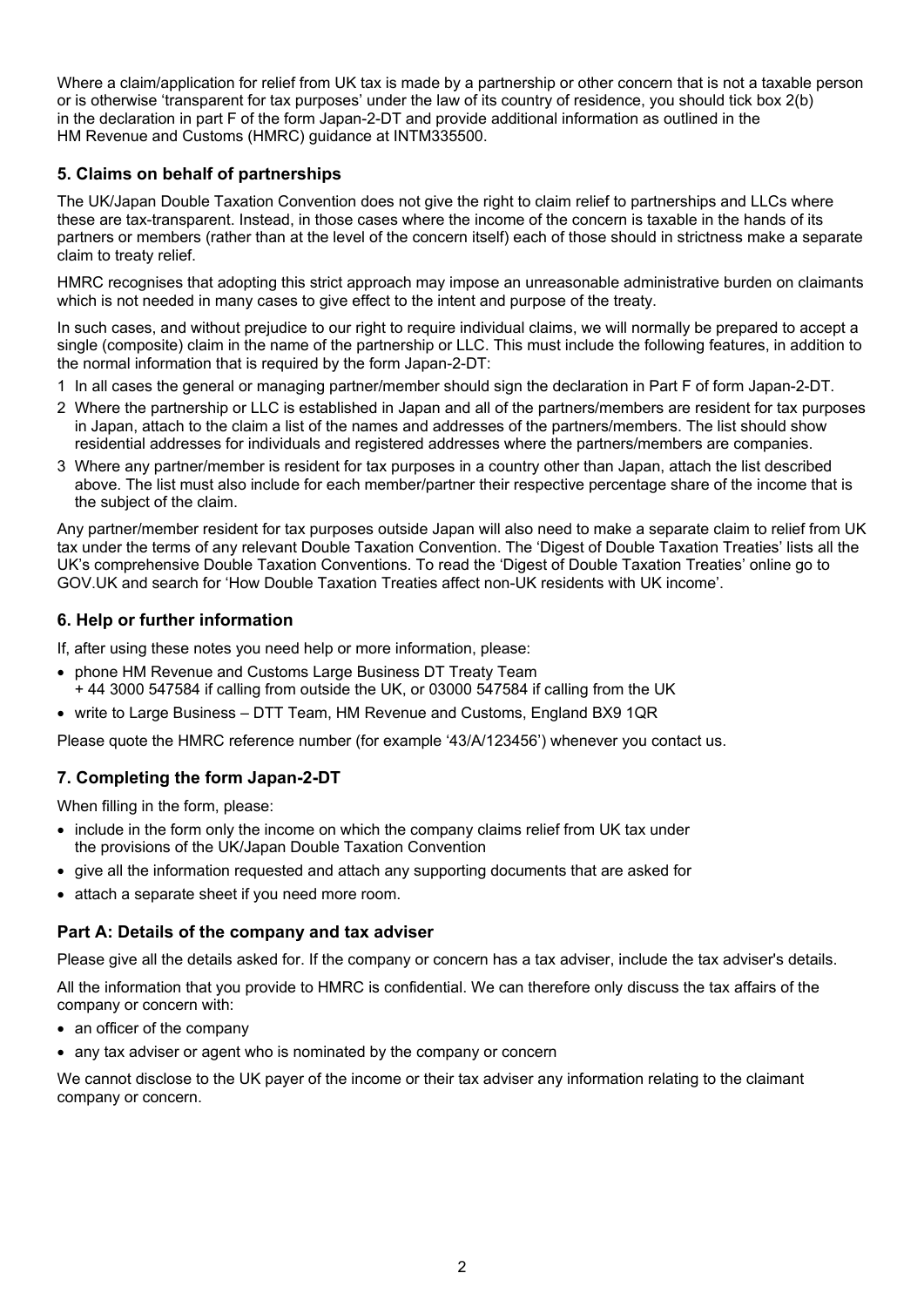## **Part B: Questions about the company**

Tick the boxes that apply and give any additional information asked for.

#### **This note applies only if you answer 'Yes' to question B2.2**

Relief from UK tax is available under the Double Taxation Convention only to residents of Japan. If you answer 'Yes' to question B2.2, you are saying that the claimant company or concern is liable to tax in Japan in respect only of income from sources in Japan, and this will mean that the company does not meet the definition of 'resident of a Contracting State' found at Article 4(1) of the Double Taxation Convention (most typically, where the claimant is a branch of an enterprise that is not resident in Japan).

If answering 'Yes', give details on a separate sheet why you believe that the claimant is entitled to relief from UK tax, notwithstanding that it is not to be considered as a resident of Japan.

## **Part C: Application for relief at source from UK income tax**

Relief at source from UK income tax on future payments of income may be available in cases where HM Revenue and Customs (HMRC) is able to exercise its discretion to issue a notice (under Statutory Instrument 1970 Number 488, as amended). We deal with each application on its merits. Where we cannot agree to allow relief at source or cannot arrange it, you can claim repayment of part or all of the UK tax taken off, as appropriate.

If relief at source is granted, please tell HMRC at the address in Note 6, without delay, if there is any subsequent change to the information you have given on the form Japan-2-DT.

## **Parts C1 and C2: UK Interest**

Under the provisions of the Double Taxation Convention, UK interest is taxable in the UK at a rate of 10% of the gross amount of the interest. An exception to this is where the beneficial owner of the interest is in one of the categories of persons specified in Article 11(3) of the Convention.

If you want to claim exemption from UK tax under the terms of Article 11(3) do not use this form Japan-2-DT. Instead you should use form Japan-3-DT.

#### **Interest from loans**

Where the interest is payable on a loan to a UK resident company or individual, please attach a copy of the loan agreement to the form Japan-2-DT.

#### **Interest from UK securities**

Enter in Part C2 of the form UK interest with UK tax taken off. This may include interest from loan stocks that are not quoted on the Stock Exchange. We may be able to arrange for relief from UK tax at source from interest on these stocks.

There is no need to show in Part C2 of the form any interest from loan stocks that are quoted on the Stock Exchange (a quoted Eurobond) as these are paid without UK tax taken off.

If the company has already received interest with UK tax taken off, enter the details in Part D of the form to claim repayment of the UK tax in excess of 10%.

## **Part C3: UK Royalties**

Under the provisions of the Double Taxation Convention, UK royalties can be paid with no UK tax withheld. The Double Taxation Convention allows relief only to the beneficial owner of the royalties. The beneficial owner is normally the originator of the work or product.

#### **Copyright royalties**

If your company is not the originator but has acquired the rights, please attach to the form Japan-2-DT a copy of the licence, contract or assignment under which the UK rights have been acquired. If your company or concern is in the publishing or music business and uses a standard form of contract with all its authors or composers, please attach a copy of the standard contract. You need do this only the first time a form Japan-2-DT is completed.

#### **Other royalties**

Please attach to the form Japan-2-DT a copy of the licence agreement between the company and the UK payer of the royalties. If the company is not the originator of the product giving rise to the royalties but has acquired the rights, please also attach a copy of the licence, contract or assignment under which it has acquired the UK rights.